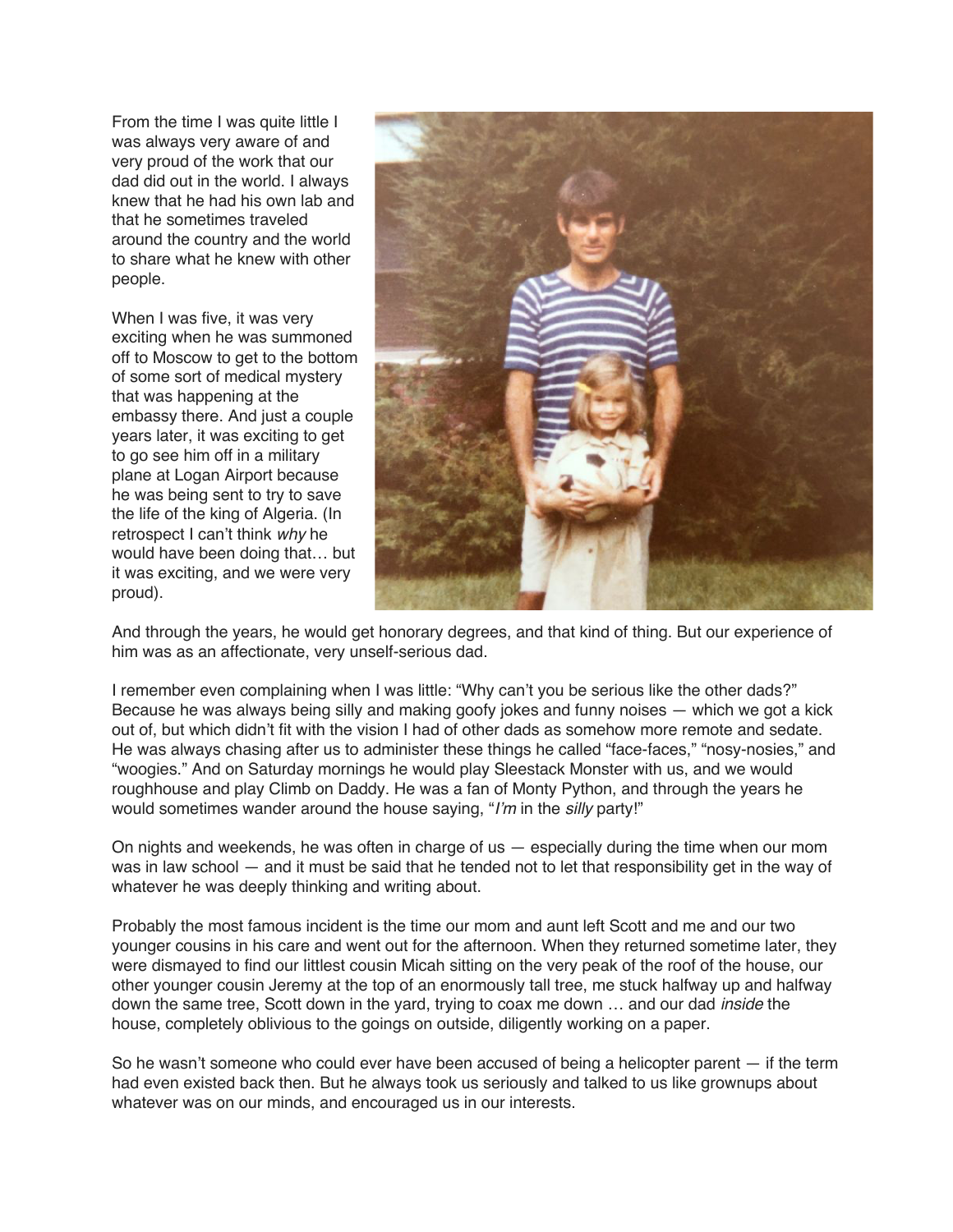It was my dad who commissioned my very first published drawing. He had taught me when I was quite young how to draw a picture of a phagocyte eating a germ. And I started drawing it all the time everywhere, as if it were my graffiti tag or something. So when he had a paper coming out, he commissioned me to do one to go with it, and it ran in the *Annals of Internal Medicine* when I was six, and I was so proud.



I have a lot of memories like that. One thing that sticks with me is how he would sometimes read us our bedtime stories, and he was quite taken with some of the children's books, and would file away lines from some of them and come out with them at other moments.

We had this one book about Noah's Ark, and sometimes when he was all done talking about something, or if something had just ended, he would pop out with the book's last line: "And that's all about Mr. and Mrs. Noah!"

But the one I remember most was from *Make Way for Ducklings*. Whenever there was a parting whether it was routine or ambiguous or anxious or fraught — he would say reassuringly, like Mr. Mallard, "I'll see you in a week in the public garden."

So we grew up and moved on into our own lives, and in some sense he did as well. He went on to connect with Kerry, who made him really happy and expanded his horizons even further. And he started doing public health work all over the world and his sickle cell project, and Tammy came into our lives. So it was an expansion that enriched everyone.

\_\_\_\_\_\_\_\_\_\_\_\_\_

But precisely because his life *was* so expansive and engaged, none of us had any inkling that it was anywhere near over. As a lot of people have pointed out, that's exactly what he wanted: he never wanted to get old, or to slow down or become diminished. And nobody ever *will* remember him as anything but in the middle of a million projects and somehow impossibly dynamic.

But it's not so easy for the people who had anticipated a lot more years with him  $-$  or at the very least an opportunity to say goodbye.